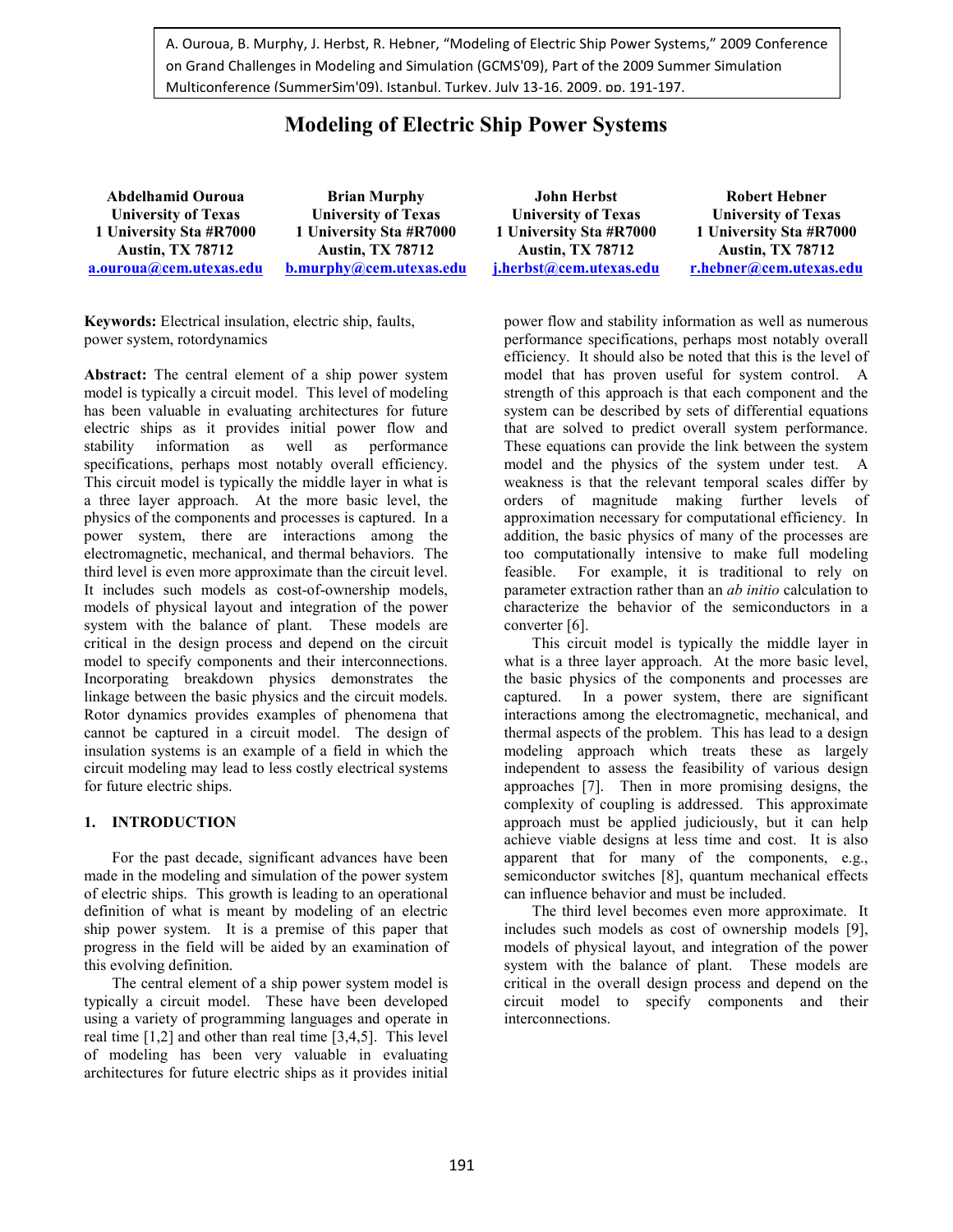#### **2. RELATING PROCESS PHYSICS TO CIRCUIT REPRESENTATION**

In power system modeling, the most common physics-based process is in the design of motors and generators. This approach is so powerful and wellestablished that there are numerous commercial software packages that combine material and geometric inputs and use Maxwell's equations to determine values of representative circuit components for conventional machine topologies. But the linkage of power system performance to the physics of key processes continues to evolve.

One emerging field is the modeling of system faults. Some of the underlying physics are the experimental observations that as the arc is propagating, the electric field between the streamer and the electrode toward which the streamer is propagating is that that would occur if the streamer were a conductor [10,11]. In addition, models predicted the growth of post breakdown arcs using parameters that permitted estimation of the arc's dynamic inductance and resistance [12]. While there were early attempts to use this data to predict the current and voltage waveforms that existed in a system while this breakdown was occurring, none were successful or general enough to warrant publication. This was due, at least in part, to subsequent work that demonstrated complex and variable morphology for the streamers [13].

Recent modeling results, however, reopened the possibility of improved physics-based models of fault behavior. The breakthrough resulted from a careful reanalysis and modification of a software tool that had been used to predict some aspects of streamer growth [14].

The computational challenge is that the growth is stochastic, stepped, and each step modifies the electric field distribution. In general, solving Laplace's equation is numerically intensive. The complexity here is to resolve it for each step and to constrain the stochastic growth as it would be constrained by the growth physics in the real world. The significant contribution made by Fowler and his colleagues [14] was that the required physics to match the experiment is very simple. Subsequent refinements in the physics and the computational approach have led to numerical results that match a wide range of observations with a single simple set of consistent assumptions [15-17].

For reasonable results, this simulation requires parallel processing. The current program runs effectively on a set of 32 processors and requires about 1/25 the time that would be required if a single processor were used. Typical computational results are shown in Figure 1.

Figure 2 shows that the calculated results agree well with the experimental observations. The upper portion in Figure 2 is an experimental observation of a streamer that propagated from an upper point electrode to a lower<br>nearly planar electrode. A striking feature of the A striking feature of the experiment is the fact that, due to field perturbations in the stochastic nature of the process, the experimental observation shows a slight growth back toward the point electrode shortly prior to completing the circuit. This behavior is occasionally, but not frequently, observed in experiments. The lower portion of the figure shows it is also seen, again occasionally, in the simulation of growth.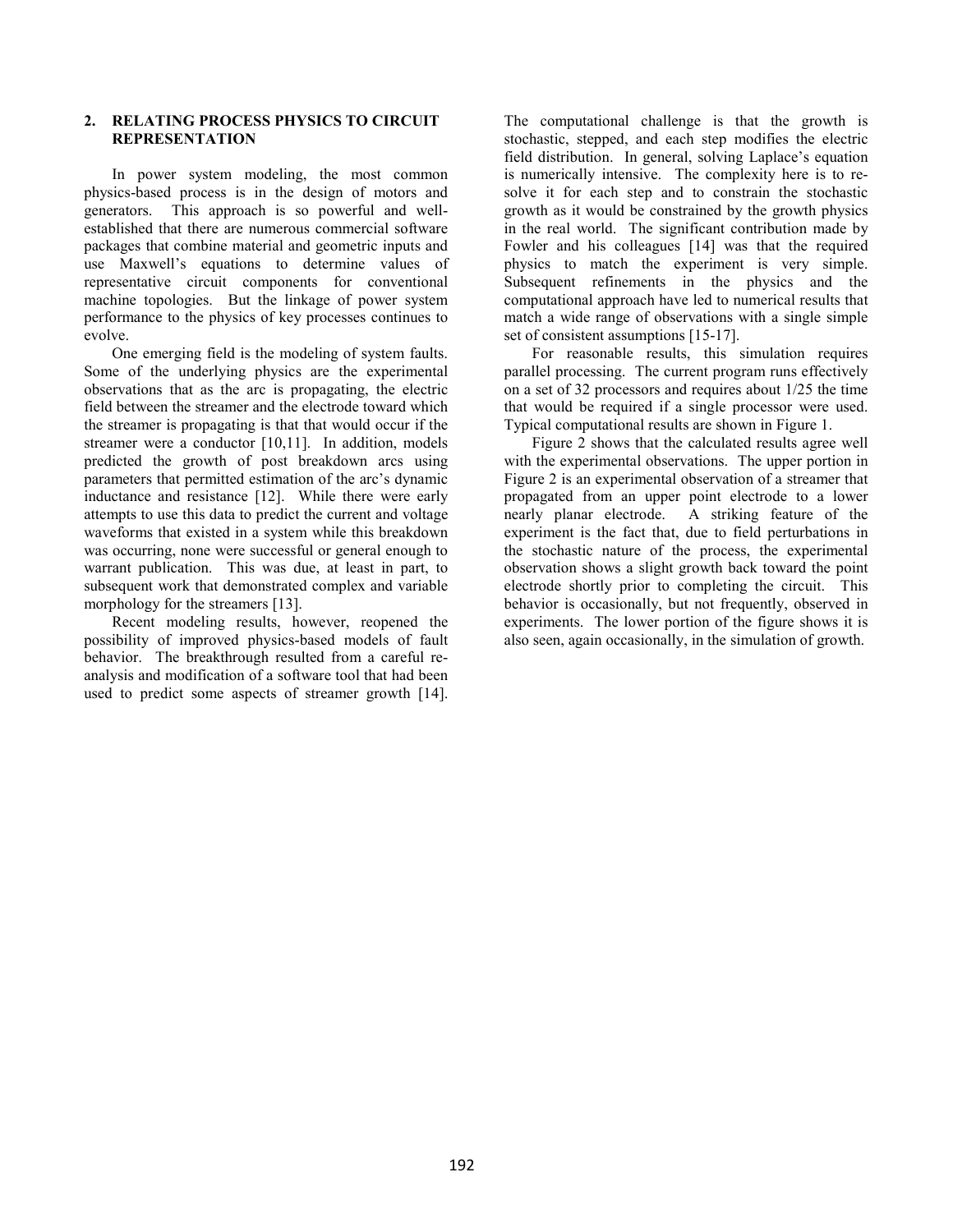

Figure 1. Computational results for a simulation run. The upper plot shows the three dimensional nature of the computation and the lower is a map of equipotentials in the plane highlighted in the upper plot.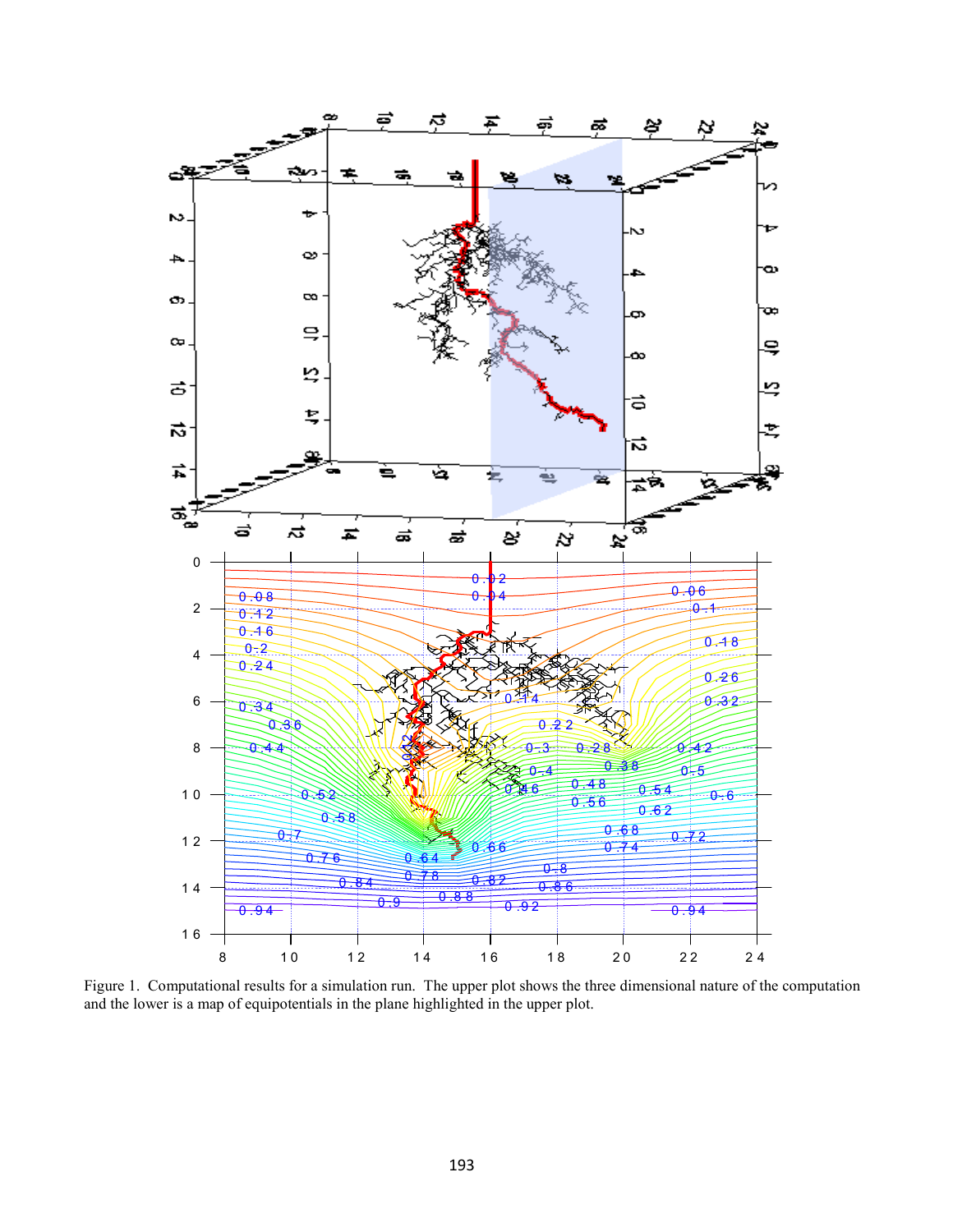



Figure 2. The experiments and the simulation both exhibit an occasional change in the growth direction by which the streamer grows approximately orthogonal to the initial geometric field direction. In both the experiment and the simulation, this is assumed to be a result of the stochastic nature of growth and the distortion of the geometric field by the streamer itself.

#### **3. PHENOMENA THAT DO NOT HAVE CIRCUIT EQUIVALENTS**

In the development of circuit models for future electric ships, the modelers must continue to be aware that some of the key parameters do not and will not have circuit equivalents. Some of these parameters are critical to safe operation. One such broad set of parameters is the field of rotor dynamics. Once a motor or generator has been designed, built, and tested, it can usually be assumed that the rotor dynamics are stable and only the circuit elements are important. But there are some interesting instabilities that can occur. One of these is given the name the Morton Effect [18,19].

The phenomenon known as the Morton Effect is a thermohydrodynamic mechanism present in the bearings of nearly all turbomachinery. The effect occurs when the temperature distribution within the shaft becomes dependant on the shaft vibration amplitude. Ordinarily, the Morton Effect does not affect the performance or operation of the machine. In some cases, however, the vibration becomes so severe that operation at design conditions is not possible. This results when the temperature response leads to additional vibration which leads to increasing temperature, and so on. This is a phenomenon that is difficult to correct after a machine is built, so it is an ideal candidate for modeling.

Unfortunately, the modeling is challenging. sophisticated blend of thermal, mechanical, and hydrodynamic analytical methods is required to predict the onset of the Morton Effect. Such analytical tools are not generally available and there is extremely limited data available to validate the modeling approach. While analytic approaches are being developed [19], additional research is needed.

#### **4. ELECTRIC INSULATION FOR ELECTRIC SHIPS – A MODELING OPPORTUNITY**

Electrical insulation is an important component of the power system. Unfortunately, it is also a component for which there is insufficient data to provide good design information. Obviously a good design is important because too little insulation adds risk to the system. Too much insulation increases the purchase price. But it also has other effects. The thicker the insulation on cables, for example, the more difficult and costly they are to install and replace. In addition, superfluous insulation also needlessly increases the cost of transporting the unnecessary insulation weight throughout the life of the ship.

Inherently, the design of an insulation system requires two sets of knowledge [20]. The first is the knowledge of the properties of the insulation material itself. This is typically the emphasis of most basic research in the field of electrical insulation. The second, which is a new opportunity for modeling, is the characterization of the electrical environment in which the insulation system must operate. The specific aspect of that environment is the electromagnetic environment.

The preponderance of insulation systems fail under impulse stress [20]. An obvious exception to this observation is capacitors. Because they effectively transfer transient voltages, they tend to fail via degradation at operating stresses.

The role of transients in insulation failure has led to the development of standard tests for insulation systems. For land-based power systems, standards have been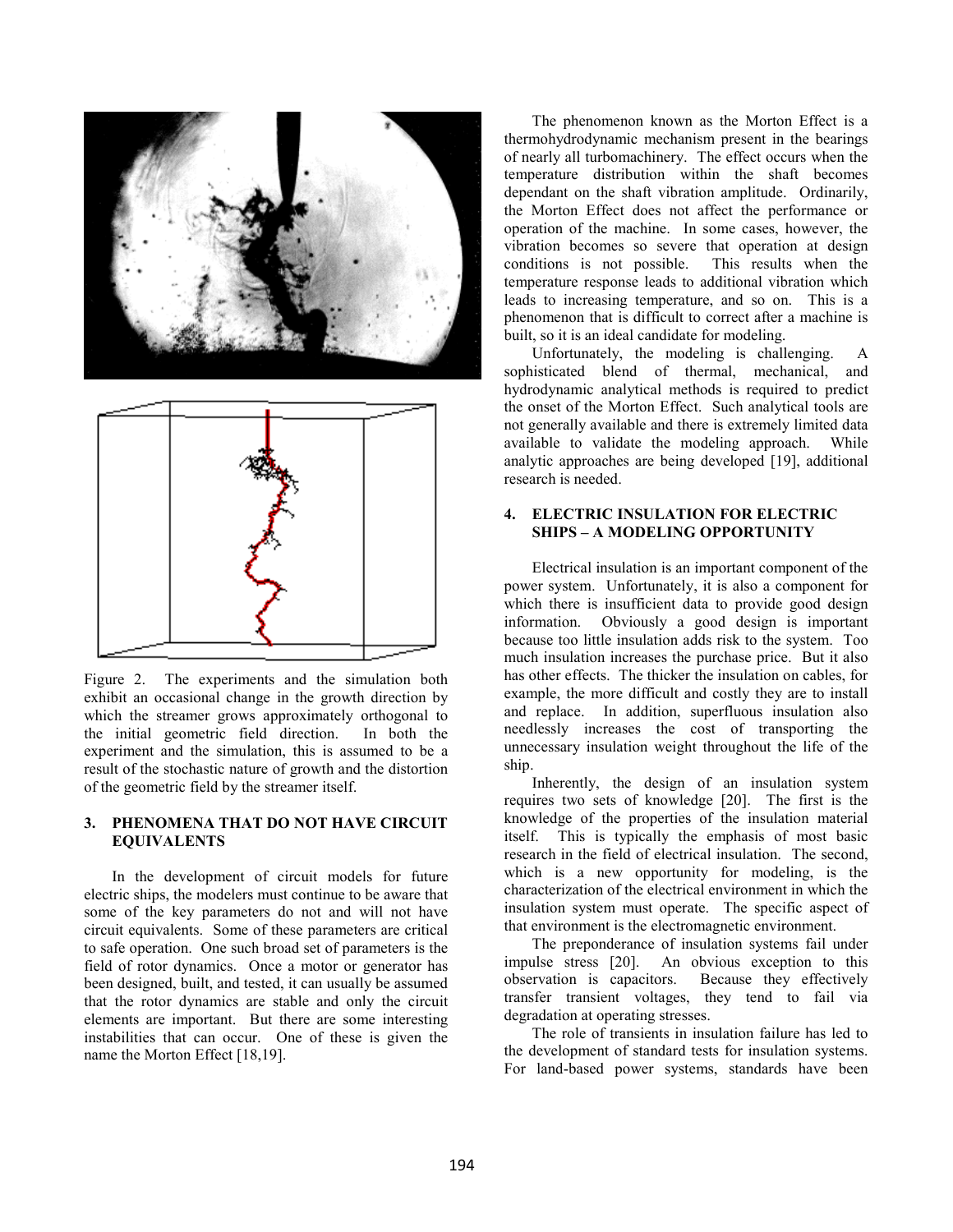developed to address three types of insulation systems. The first is called the lightning impulse. The shape of this impulse was selected to represent the range of pulse shapes that would be induced in a power system when lightning struck near high voltage transmission lines. The overhead lines would conduct this disturbance throughout the neighboring power system.

The second class is switching surges, so called as they generally arise due to switching operations in the power system. These generally have slower rise times and longer durations than lightning impulses

The final class is that of the pulses introduced into a power system due to motor drives using pulse width modulation. These pulses have a faster rise time than lightning impulses. Because of the high frequency content, they tend to affect insulation systems nearest the source, as power systems generally tend to attenuate high frequency. It is anticipated that these standards will initially serve as the standards for the more general introduction of power electronics, with their faster switching times, into the power grid.

Obviously, the shape and influence of the various pulse sources are due to the inductance and the capacitance of the power system and the nature of the source of the disturbance. It is in these two areas that ship power systems differ from land-based power systems. The characteristic resistance, inductance, and capacitance of a ship power system are significantly different from those of a widely distributed overhead transmission system. Therefore, it is not prudent to assume that the pulse shapes that led to insulation failure in a land-based system would be the same in a ship power system.

The situation is similar for the sources. A future electric ship will have a very high density of power electronics attached to the system. The proximity of the various devices enhances the possibility of interaction, while the additional filtering provides some isolation.

Switching will be done at various parts of the circuit, likely using a variety of switching technologies. Lightning will not be conducted to the ship from kilometers away, but will have to strike the ship itself to have an influence. The shielding provided by the ship may be affected by the amount of composite material used.

All of these differences suggest that the insulation systems used in land-based power systems will not likely be appropriate for future electric ships. In addition, the standard methods for testing the adequacy of insulation will likely yield results that are inappropriate for ship systems. The current standards were developed to mitigate decades of failures in land-based systems. If accurate models of the transient behavior of future ship power systems are developed, they could reduce the cost of developing and testing components for electric ship applications.

Since this has never been done, the models are being developed and a model dc microgrid is being established on which to validate the model. The microgrid is shown in Figure 3.

The concept is to develop a model of a ship power system and this microgrid using the same level of detail and approximation. The microgrid contains many of the key elements of the full circuit, but operates at a lower power level. The microgrid will be instrumented to record transients on the grid. These measurements will be used to validate the model and provide guidance for the modeling of more complex ship power systems.

The model can then be used to characterize the electrical environment in power systems that have yet to be built. These model environments can provide the basis for insulation tests for components that are expected to operate in this new electrical environment.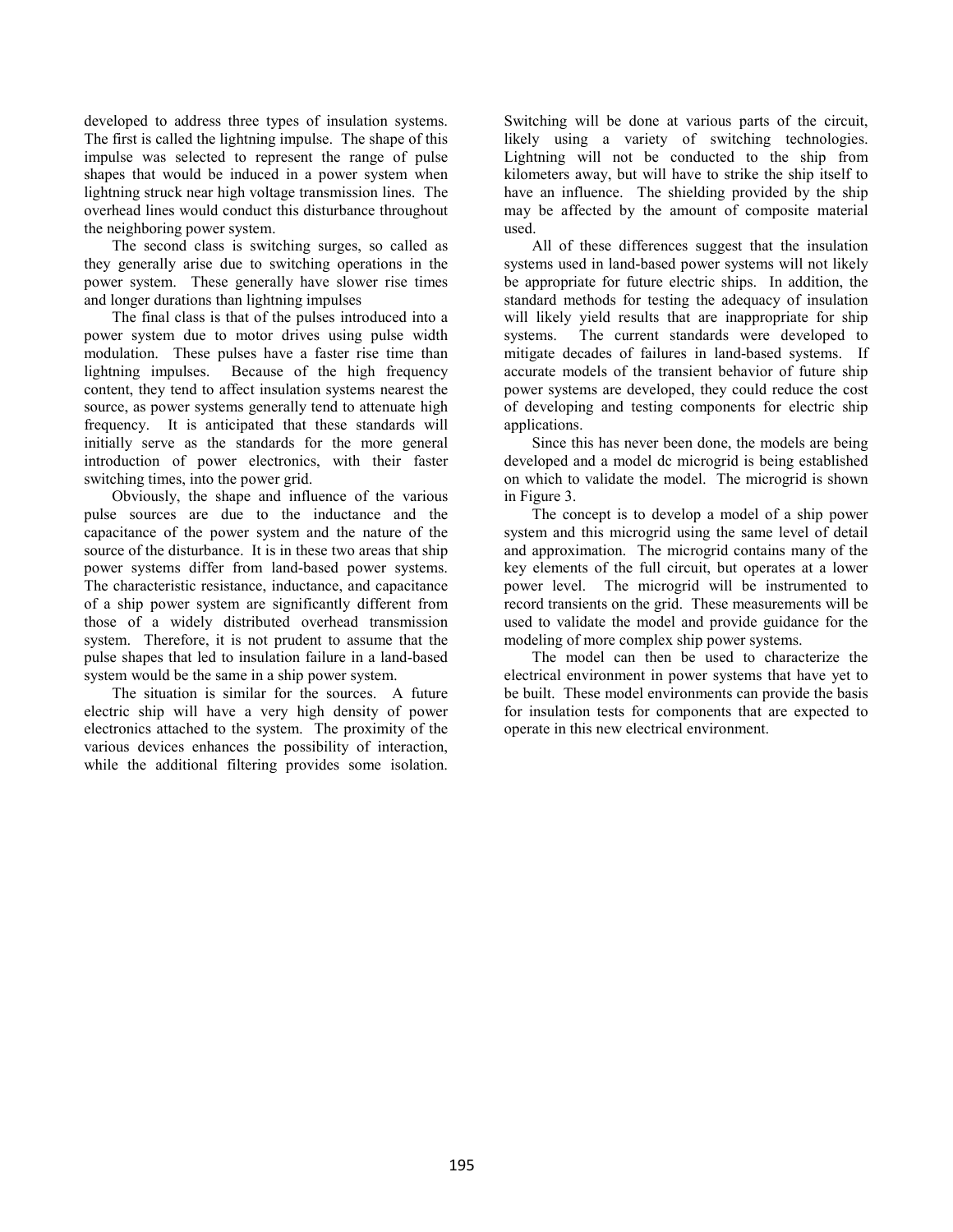

Figure 3. Schematic diagram of dc microgrid. The entire grid can be operated at 680 V dc. If the lower half is removed, the operating voltage can be increased to 1100 V dc.

### **REFERENCES**

- [1] Y. Liu, M. Steurer, and P. Ribeiro, "A novel approach to power quality assessment: real time hardware-in-the-loop test bed," IEEE Transactions on Power Delivery, vol. 20, no. 2, pp. 1200-1201, April 2005.
- [2] M. Andrus, M. Steurer, C. Edrington, F. Bogdan, H. Ginn, R. Dougal, E. Santi, and A. Monti, "Real-time simulation-based design of a power-hardwarein-the-loop setup to support studies of shipboard MVDC issues," IEEE Electric Ship Technologies Symposium (ESTS 2009), pp. 142-151, 2009.
- [3] A. Ouroua, J. Jackson, J. Beno, R. Thompson, and E. Schoeder, "Modeling and simulation of electric ships' power system components," Proceedings 2007 Summer Simulation Multiconference, pp. 250-257, 2007.
- [4] W. Jiang, R. Fang, J. Khan, and R. Dougal, "Performance prediction and dynamic simulation of electric ship hybrid power system," Electric Ship Technologies Symposium (ESTS 2007), pp. 490-497, 2007.
- [5] R. Chan, S. Sudhoff, Y. Lee, and E. Zivi, "A linear programming approach to shipboard electrical

system modeling," Electric Ship Technologies Symposium (ESTS 2009), pp. 261-269, 2009.

- [6] T. McNutt, A. Hefner, H. Mantooth, D. Berning, and H Ryu, "Silicon carbide power MOSFET model and parameter extraction sequence**,"** IEEE Transactions on Power Electronics, vol. 22, pp. 353- 363, 2007.
- [7] J. Kitzmiller, et al., "Predicted versus actual performance of the model scale compulsator system," IEEE Transactions on Magnetics, vol. 37, pp. 362- 366, 2001.
- [8] J. Pappas, A. Gattozzi, and R. Hebner, "Pulsed-duty characterization of turn-off for a population of SCRs and the effect of variation on equalization circuit design," IEEE Transactions on Magnetics, vol. 39, pp. 432-436, January 2003.
- [9] A. Brownand J. Salcedo, "Multiple-objective optimization in naval ship design," Naval Engineers Journal, vol. 115, pp. 49-61, 2003.
- [10]E. Kelley and R. Hebner, "The electric field distribution associated with prebreakdown phenomena in nitrobenzene," Journal Applied Physics, vol. 52, pp. 191-195, 1981.
- [11]E. Kelley and R. Hebner, "Electro-optic measurement of the electric field distribution in transformer oil,"